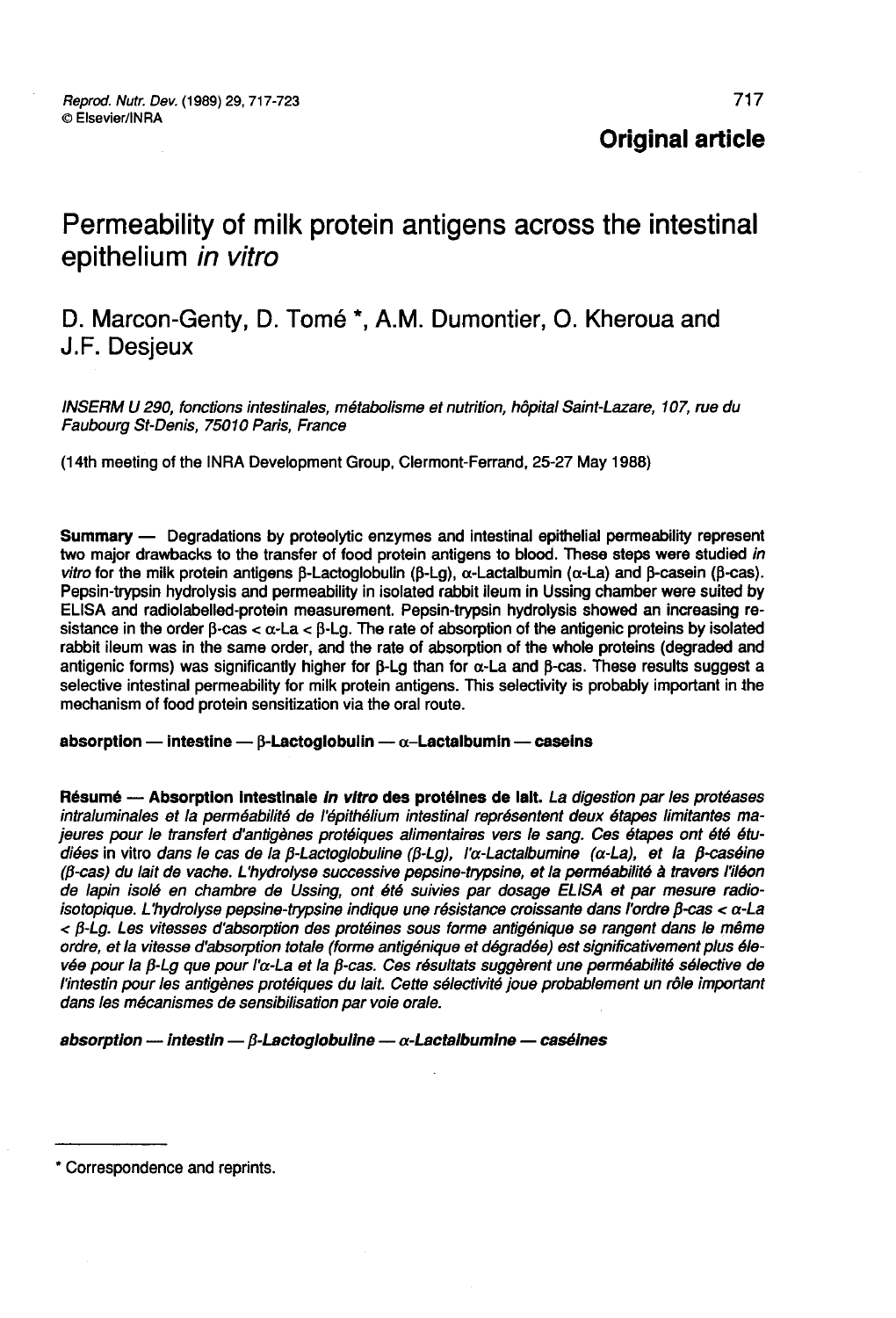#### INTRODUCTION

The mechanism inducing food protein sensitivity via the oral route is complex and still unclear (Patrick & Gall, 1988). It is generally accepted that proteins or their antigenic fragments, which resist degradation by proteolytic enzymes of the gastrointestinal tract and cross the intestinal mucosa intact, are able to stimulate immunocomponent cells in the lamina propria (Baird et al., 1987; Fällström et al., 1984; Cornell et al., 1971; Heyman et al., 1982; Koritz et al., 1987; Stern & Walker, 1984; Walker et al., 1972). For this reason, it is important to know the proportion of antigenic protein that remains present during digestion by gastrointestinal enzymes and during their intestinal transepithelial passage. For a study of this kind, milk protein antigens appeared to be a good model since they are known to induce anaphylactic sensitization in some subjects (Baird et al., 1987; Changin et al., 1981; Huang et al., 1985; Pearson et al., 1983; Suzuki et al., 1987) and are easily available in a pure form (Mercier et al., 1968).

In the present study, the bovine milk protein antigens  $\beta$ -Lactoglobulin ( $\beta$ -Lg),  $\alpha$ -Lactalbumin ( $\alpha$ -La) and  $\beta$ -casein ( $\beta$ -cas) were suited by immunoenzymatic assay (ELISA) or radiolabelled-protein measurement during pepsin-trypsin hydrolysis in vitro, and during their transepithelial passage through isolated rabbit ileum. The results showed that  $\beta$ -Lg antigens were more able to resist pepsin-trypsin degradation and to cross the intestinal mucosa.

# MATERIALS AND METHODS

#### Chemicals

Bovine  $\beta$ -Lg and  $\alpha$ -La were of commercial origin (Sigma) and B-cas was purified from fresh milk (Mercier et al., 1968). Proteins were 14Cradiolabelled by reductive alkylation of amino groups using <sup>14</sup>C-formaldehyde (Jentoft & Dearborn, 1979).

#### Pepsin-trypsin hydrolysis

Successive pepsin-trypsin  $(E/S - 1/100)$  hydrolysis of the proteins (5 mg/ml) was performed at 37 °C at pH 2 adjusted with HCI for pepsin, and in 0.02 M sodium borate pH 8.2 for trypsin. Aliquots ware collected at different times for free  $\alpha$ amino group determination (Reimerdes & Klostermeyer, 1976), and ELISA.

### Using chamber experiments (Powell et al., 1972)

White, male, New Zealand rabbits weighing 2-3 kg were killed by intravenous pentobarbital sodium injection. Pieces of stripped distal ileum were mounted between the two halves of a Lu-<br>cite chamber (exposed area 3.14 cm<sup>2</sup>) and<br>hathod on each side at a temperature of  $37 \text{ }^{\circ}\text{C}$ bathed on each side at a temperature of 37 °C by 12 ml of isotonic Ringer solution containing bathed on each side at a temperature of 37 °C<br>by 12 ml of isotonic Ringer solution containing<br>(in mM) 140 Na\*, 5.2 K\*, 1.2 Ca<sup>2+</sup>, 1.2 Mg<sup>2+</sup>,<br>120 Cl<sup>-</sup> 25 HCO- 2.4 HPO<sup>2</sup> + 0.4 H-PO- (pH (in mM) 140 Na<sup>+</sup>, 5.2 K<sup>+</sup>, 1.2 Ca<sup>2+</sup>, 1.2 Mg<sup>2+</sup>, 120 Cl<sup>-</sup>, 25 HCO<sub>3</sub>; 2.4 HPO<sup>2</sup><sub>4</sub>; 0.4 H<sub>2</sub>PO<sub>4</sub><sup>-</sup>(pH 7.4 with 95% O<sub>2</sub>, 5% CO<sub>2</sub>). The spontaneous transmucosal electrical potential difference (PD) was continuously short-circuited by a shortcircuit current (Isc) delivered by an automatic voltage clamp system (WPI, New Haven, CT, USA) that corrected for fluid resistance. The electrical conductance (G) of the tissue was calculated according to Ohm's law. After 30 min, !4C-proteins were added to the mucosal reservoir (5 µCi, 1 mg/ml). Aliquots were collected when necessary from the mucosal and serosal reservoir for radioactivity measurement and ELISA. After 140 min, each reservoir was emptied and the corresponding solution adjusted to 12% trichloroacetic acid and centrifuged. The precipitate was used for HPLC analysis.

#### Analytical techniques

For the enzyme-linked immunosorbent assay (ELISA), Microtiter plates (Polylabo) were coat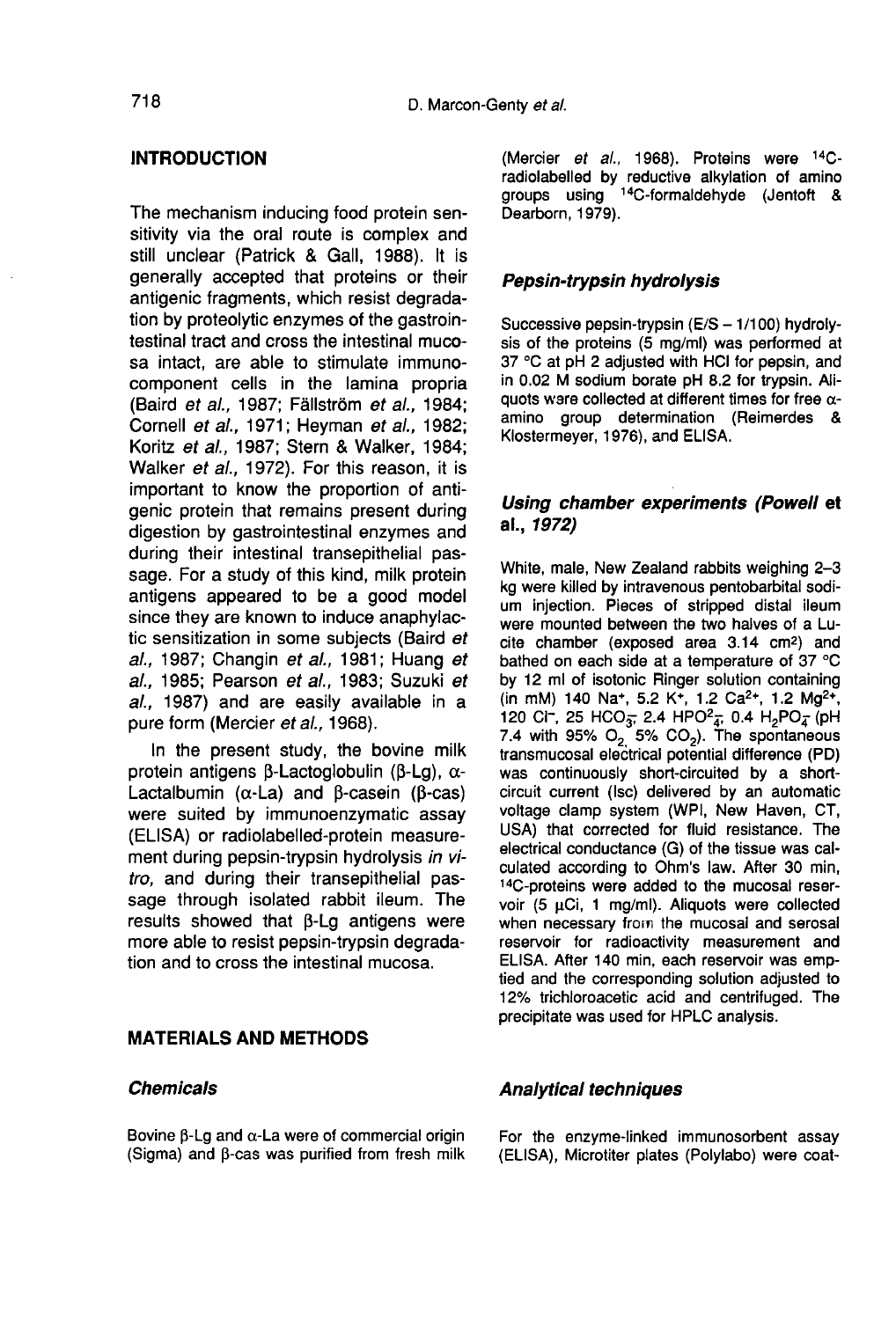ed overnight at 4  $^{\circ}$ C with 100  $\mu$ l of samples adjusted to pH 9.6 with 0.5 M carbonate buffer. The plates were washed and incubated 1 h at 37 °C with 1% gelatin; after washing, they were incubated 1 h at  $37^{\circ}$ C with 100  $\mu$  of the appropriate rabbit antiserum (1/1000). Detection was performed with goat anti-rabbit IgG conjugated with horseradish peroxydase (Institut Pasteur, 1/3000), and diaminoor thophenylene and  $H_2O_2$  as substrates. The detection limit was 4 ng/ml for  $\beta$ -Lg and  $\alpha$ -La, and 15 ng/ml for  $\beta$ -cas. Highpressure liquid chromatography (HPLC) was performed with a Waters gradient system equipped with a C18 u-Bondapack column (350 x 4.6 mm), eluted at 40 °C with a linear gradient of acetonitrile in 0.1% trifluoroacetic acid at a flow rate of 2 ml/min in 20 min.

# **Calculations**

Results were expressed as means ± SE. Statistical analysis was performed using the paired or unpaired Student's t-test.

#### RESULTS

During pepsin-trypsin hydrolysis, β-cas released more free amino groups than  $\alpha$ -La, whereas,  $\beta$ -Lg was the least degraded (Fig. 1 A). After pepsin treatment, no antigenic response was detected for B-cas, whereas, 0.2 and 12% of  $\alpha$ -La and  $\beta$ -Lg, respectively, continued to respond. The subsequent action of trypsin suppressed the antigenic reaction of  $\alpha$ -La, but 1% of the response of  $\beta$ -Lg was still detectable after 180 min (Fig. 1B).

!4C-radiolabelled proteins were introduced on the mucosal side of rabbit ileum in an Ussing chamber (Table I). No effect was observed on the electrical parameters of the tissue. On the mucosal reservoir, the total radioactivity was not affected after

120 min of incubation, whereas, the antigenic response, that was not altered for  $\beta$ -Lg and  $\alpha$ -La, was 20% reduced for  $\beta$ -cas after 120 min, indicating a slight degradation of B-cas in the mucosal reservoir.

After the introduction of the labelled proteins on the mucosal side of rabbit ileum, the serosal accumulated radiolabelled material increased with time for the three proteins, the steady-state being reached only after a 60-70 min period (Fig. 2). For  $\beta$ -cas, the serosal antigenicity was never different from that measured in a control chamber without mucosal proteins, whereas, with  $\beta$ -Lg and  $\alpha$ -La, the antigenic response became significantly different from that of the



Fig. 1. Successive hydrolysis by pepsin and trypsin of  $\beta$ -Lg,  $\alpha$ -La and  $\beta$ -cas. A. Release of free  $\alpha$ amino groups expressed in leucine equivalents (umols/ml). B. Disappearance of antigenic determinants measured by ELISA and expressed in protein equivalents (mq/ml). Pepsin was introduced at  $t = 0$ , and trypsin at  $t = 180$  min. Values are means  $\pm$  SE for 4 experiments.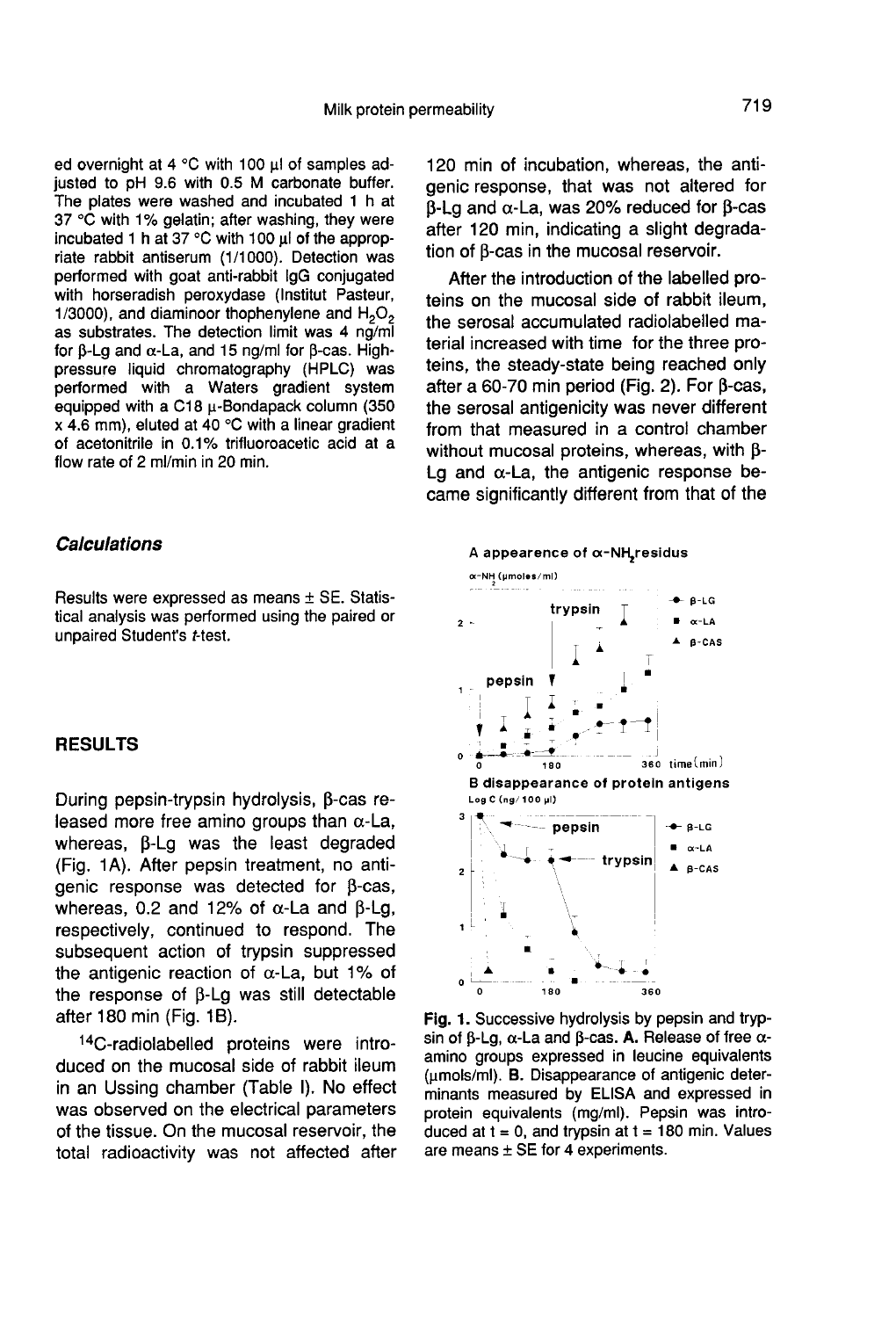control chamber without mucosal proteins after 60 min and then linearly increased with time (Fig. 3). The rate of serosal accumulation of total radiolabelled material and antigenic proteins was then calculated in the 70-140 min period of incubation (Table II). The rate of total radiolabelled material accumulation was significantly higher with  $β$ -Lg than with  $α$ -La and  $β$ -cas. The rate of serosal Accumulated



Fig. 2. Time-dependent accumulation of radioactivity on the serosal side of stripped rabbit ileum mounted in an Ussing chamber (exposed area 3.14 cm<sup>2</sup>), after the introduction into the mucosal reservoir of 1 ma/ml  $14C$ -radiolabelled B-La.  $\alpha$ -La or β-cas. Results are expressed in <sup>14</sup>C-protein equivalents in ng/cm<sup>2</sup> of tissue. Values are means  $\pm$  SE for 6 animals.



Fig. 3. Time dependent accumulation of antigenic determinants of  $\alpha$ -La and  $\beta$ -Lg in the serosal side of stripped rabbit ileum mounted in an Ussing chamber (exposed area 3.14 cm<sup>2</sup>), after the introduction into the mucosal reservoir of 1 mg/ml  $14C$ -radiolabelled B-La or  $\alpha$ -La. Results are expressed in antigenic proteins in ng/cm<sup>2</sup> of tissue. Values are means  $\pm$  SE for 6 animals.

antigenic protein accumulation was significantly higher with  $\beta$ -Lg than with  $\alpha$ -La and not detected for B-cas.

At the end of the 140 min period of incubation of  $\beta$ -Lg or  $\alpha$ -La on the mucosal side of rabbit ileum in vitro, the TCA-insoluble fraction of the serosal reservoir was analyzed by HPLC coupled with ELISA detection (Fig. 4). In each case, an antigenic response was detected exactly at the position of the intact proteins on the chromatogram.

#### **DISCUSSION**

Cow's milk proteins are of high nutritional quality, but are known to induce hypersensitive reactions in some subjects (Changin et al., 1981; Fällström et al., 1984; Pearson et al., 1983). These proteins consist of two fractions : a micellar casein fraction and a whey protein fraction. Bovine



Fig. 4. Reverse-phase High Pressure Liquid Chromatography pattern with ELISA detection of the TCA-insoluble fraction of the serosal reservoir content of an Ussing chamber at time 140 min after introduction into the mucosal reservoir of 1 mg/ml  $\alpha$ -La (1) or  $\beta$ -Lg (2).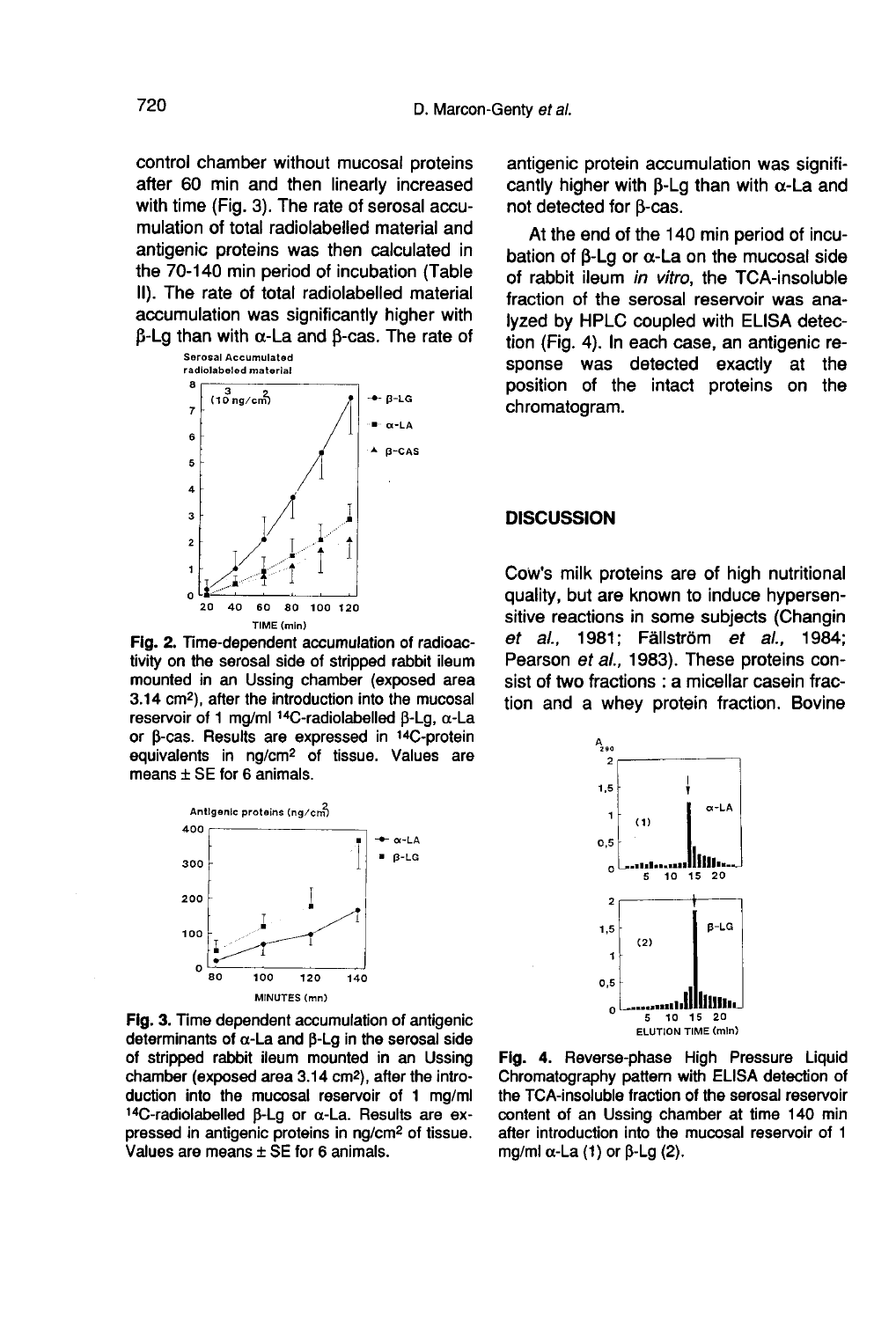|                                |               |                 | Ringer                           | $\beta$ Lg                       | $\alpha$ -La                     | $\beta$ -cas                     |
|--------------------------------|---------------|-----------------|----------------------------------|----------------------------------|----------------------------------|----------------------------------|
| Electrical<br>Parameters       |               | lsc<br>PD       | $35.6 \pm 4.7$<br>$-2.3 \pm 0.3$ | $36.2 \pm 6.8$<br>$-2.3 \pm 0.4$ | $32.4 \pm 2.5$<br>$-2.3 \pm 0.2$ | $42.7 \pm 4.5$<br>$-2.4 \pm 0.2$ |
|                                |               | G               | $15.1 \pm 1.7$                   | $15.9 \pm 1.6$                   | $14.2 \pm 1.6$                   | $14.7 \pm 1.2$                   |
| Mucosal<br>proteins<br>(mg/ml) |               |                 |                                  | 0.99                             | 1.03                             | 0.98                             |
|                                | $t = 0$ min   | 14 <sub>C</sub> |                                  | ± 0.05                           | ± 0.04                           | ± 0.05                           |
|                                |               |                 |                                  | 0.94                             | 0.97                             | 0.95                             |
|                                |               | <b>ELISA</b>    |                                  | ±0.09                            | ± 0.11                           | ± 0.09                           |
|                                |               |                 |                                  | 0.95                             | 0.92                             | $0.91$ $*$                       |
|                                | $t = 120$ min | 14 <sub>C</sub> |                                  | ±0.06                            | ± 0.08                           | ± 0.09                           |
|                                |               |                 |                                  | 0.90                             | 0.88                             | $0.69$ *                         |
|                                |               | <b>ELISA</b>    |                                  | ± 0.10                           | ± 0.09                           | ± 0.09                           |

Table I. Electrical parameters and mucosal concentration in  $\beta$ -Lg,  $\alpha$ -La and  $\beta$ -cas, measured by <sup>14</sup>C counting or ELISA after introduction of 1mg/ml 14C-radiolabelled proteins, or Ringer only for control, in the mucosal side of rabbit ileum in an Ussing chamber.

Values are means ± SE for 8 animals. <sup>14</sup>C-radiolabelled proteins (1mg/ml), or Ringer only for control, were introduced in the mucosal reservoir at time 0. Isc (uA/cm<sup>2</sup>). PD (mV) and G (m5/cm) are mean values in the 60-120 min period. \* significantly different, P < 0.01. No significant difference was ever found for the electrical parameters.

casein is a mixture of the  $\alpha s_1$ ,  $\alpha s_2$ ,  $\beta$  and k caseins. The two major whey proteins are  $\beta$ -Lg and  $\alpha$ -La. Caseins are demonstrated to be rapidly degraded by proteolytic enzymes of the gastrointestinal tract (Jakob-

son et al., 1982; Miranda & Pelissier, 1981). The capacity for  $\alpha$ -La digestion in the small intestine also seemed very large, whereas,  $\beta$ -Lg appeared the most resistant to luminal digestion (Fushiki et al., 1986;

Table II. Transepithelial passage of  $\beta$ -Lg,  $\alpha$ -La and  $\beta$ -cas in rabbit ileum mounted in an Ussing chamber in vitro.

| Rate of serosal<br>accumulation<br>$(\mu g. h^{-1}.cm^{-2})$ | $\beta$ -Lg     | $\alpha$ -La      | $B$ -cas          |  |
|--------------------------------------------------------------|-----------------|-------------------|-------------------|--|
| <sup>14</sup> C-protein<br>equivalents                       | $6.06 \pm 1.14$ | $1.92 \pm 0.10$ * | $1.89 \pm 0.21$ * |  |
| Antigenics<br>proteins                                       | $0.41 \pm 0.03$ | $0.13 \pm 0.01$ * | not detectable    |  |

Values are means ± SE for 8 animals. Values are calculated from the linear part of the time-dependant serosal accumulation curves of <sup>14</sup>C-protein equivalents (Fig. 2) and antigenic proteins (Fig. 3) in the 70-140 min period of incubation of the <sup>14</sup>C-radiolabelled proteins (1 mg/ml) on the mucosal side of isolated rabbit ileum. \* significantly different from  $\beta$ -Lg,  $P < 0.05$ .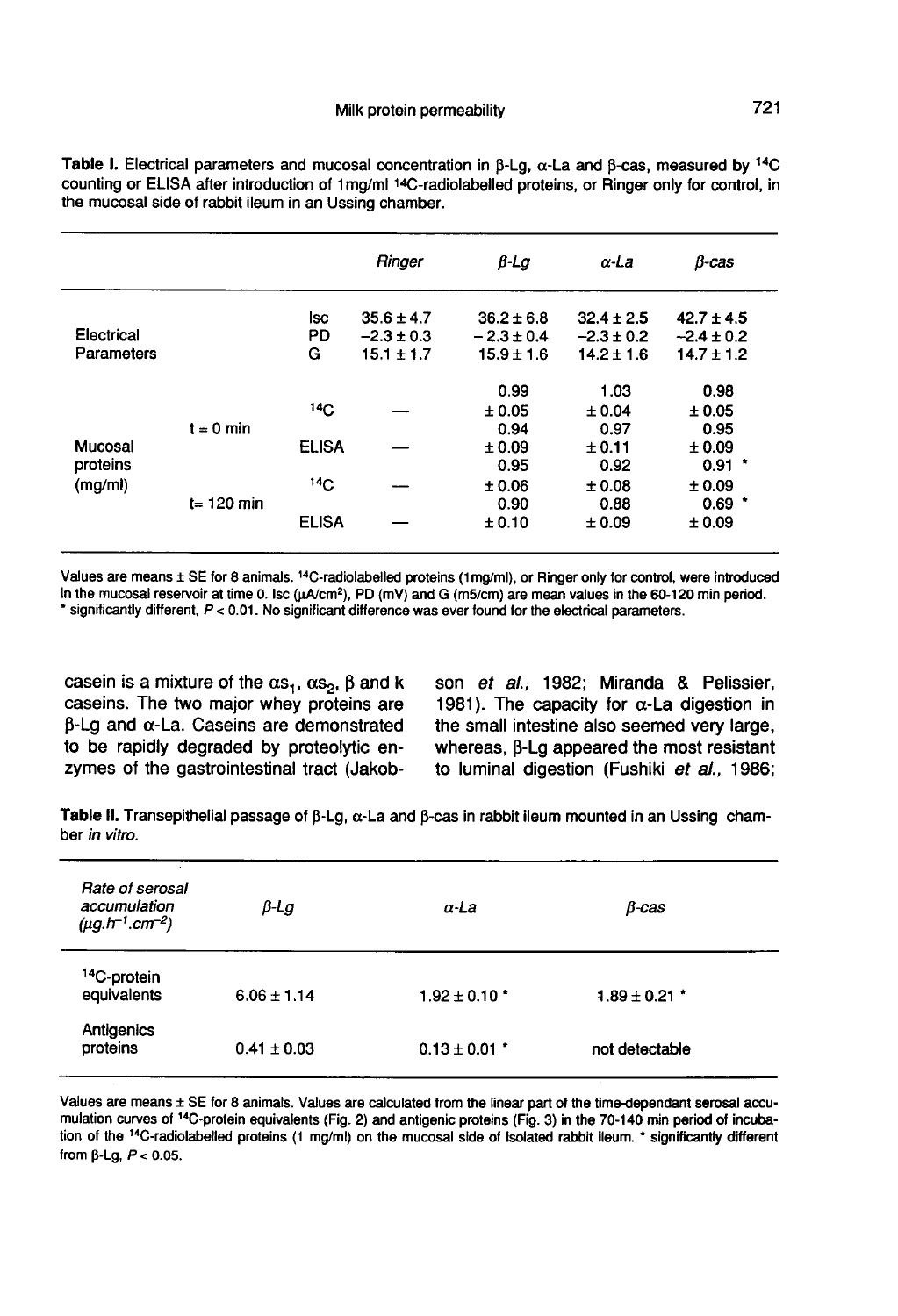Moritz et al., 1987; Miranda & Pelissier, 1983). The present results confirm that  $\beta$ -Lg antigens are the most resistant to degradation by proteolytic enzymes. This lower degradability of  $\beta$ -Lg is probably linked to the structure of the protein which makes it less accessible to enzymes.

A main point of interest in this study is the evaluation of the intestinal permeability of milk proteins in vitro. Previous studies have established that proteins can be absorbed by the intestine and that the first stage is endocytotic uptake at the luminal membrane (Cornell et al., 1971; Walker et al., 1972). In the present study, this total uptake, evaluated as radiolabelled-protein equivalent transfer, exhibited differential kinetics for B-Lg, in comparison to  $\alpha$ -La and p-cas. This result suggests a differential uptake mechanism for  $\beta$ -Lg, which remains to be elucidated. After internalization, the main fraction was degraded through the lysomal system, but another small fraction escapes this degradation and is found intact after crossing the mucosa (Heyman et al., 1982; Stern & Walker, 1984). In the present work, this intact antigenic fraction, measured by ELISA, was also different for the three proteins since none were detected for  $\beta$ -cas, but significant amounts were found for B-Lg and  $\alpha$ -La. This result suggests that the resistance of these proteins to intracellular degradation is also differential.

In conclusion, the present results indicate that resistance to proteolytic enzymes, uptake at the luminal membrane, and probably intracellular processing of the milk proteins tested, were differential. In every case  $\beta$ -Lg, antigens appeared to be the most resistant to degradation and the best able to cross the intestinal mucosa. These observations coincide with the idea that  $\beta$ -Lg is the main factor responsible for milk protein sensitization via the oral route (Huang et al., 1985; Koritz et al.,

1987). Further studies are required to determine the mechanism that controls this intestinal permeability to food protein antigens.

# REFERENCES

Baird A.W., Barclay W.S., Balzer-Yost B.L. & Cuthbert A.W. (1987) Affinity purified immunoglobulin G transfers immediate hypersensitivity to Guinea pig colonic epithelium in vitro. Gastroenterology 92, 635-642

Changin G., Pattern R., Verkasalo J., Kuitinen P. & Avilathi E. (1981) Cow's milk intolerance. Acta Pediat. Scandinavia 10, 31-35

Cornell R., Walker W.A. & Isselbacher K.J. (1971) Small intestinal absorption of horseradish peroxidase : a cytochemical study. Lab. Invest. 25, 42-48

Fällström S.P., Ahlstedt S., Carlson B., Wettergren B. & Hanson LA. (1984) Influence of breast feeding on the development of cow's milk proteins antibodies and the IgE level. Int. Archs. Allergy Appl. Immun. 75, 87-91

Fushiki T., Yamamoto N., Naeshiro I. & lwai K. (1986) Digestion of  $\alpha$ -Lactalbumin in rat gastrointestinal tracts. Agric. Biol. Chem. 50, 95-100

Heyman M., Ducroc R., Desjeux J.F. & Morgat J.L. (1982) Horseradish peroxidase transport across adult rabbit jejunum in vitro. Am. J. Physiol. 242 (Gastrointest. Liver Physiol. 16), G558-G564

Huang Q., Coleman J.W. & Stanworth D. (1985) Investigation of the Lactoglobulin and its cleavage fragments. Int. Archs. Allergy Appl. Immun. 78, 337-344

Jakobson I., Lindberg T. & Enedikson B. (1982) In vitro digestion of cow's milk proteins by duodenal juice from infants with various gastrointestinal disorders. J. Pediatr. Gastroenterol. Nutr. 1, 183-191

Jentoft N. & Dearborn D.G. (1979) Labelling of proteins by reductive methylation using sodium cyanoborohydride. J. Biol. Chem. 254, 4359- 4365